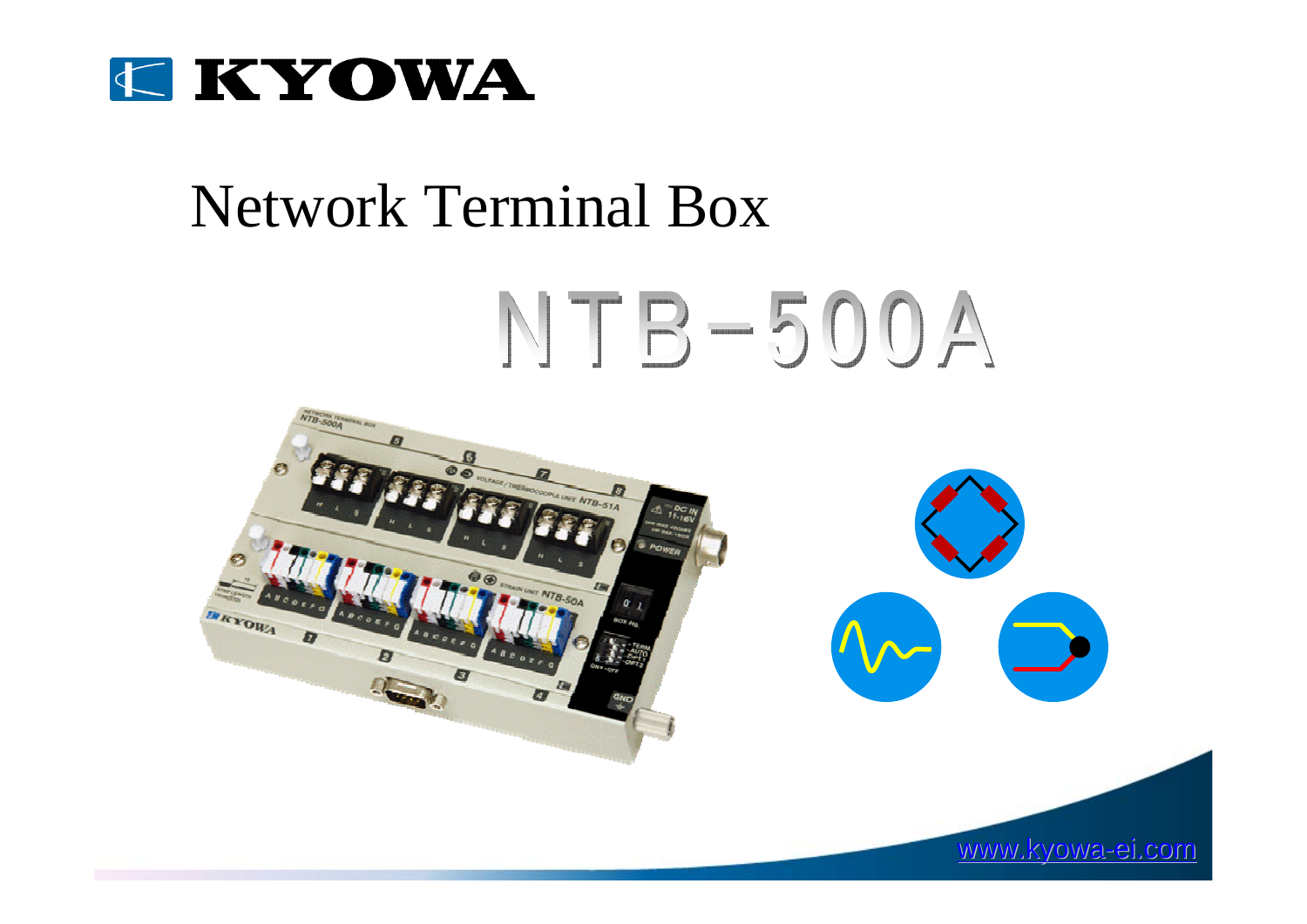

## Network Terminal Box

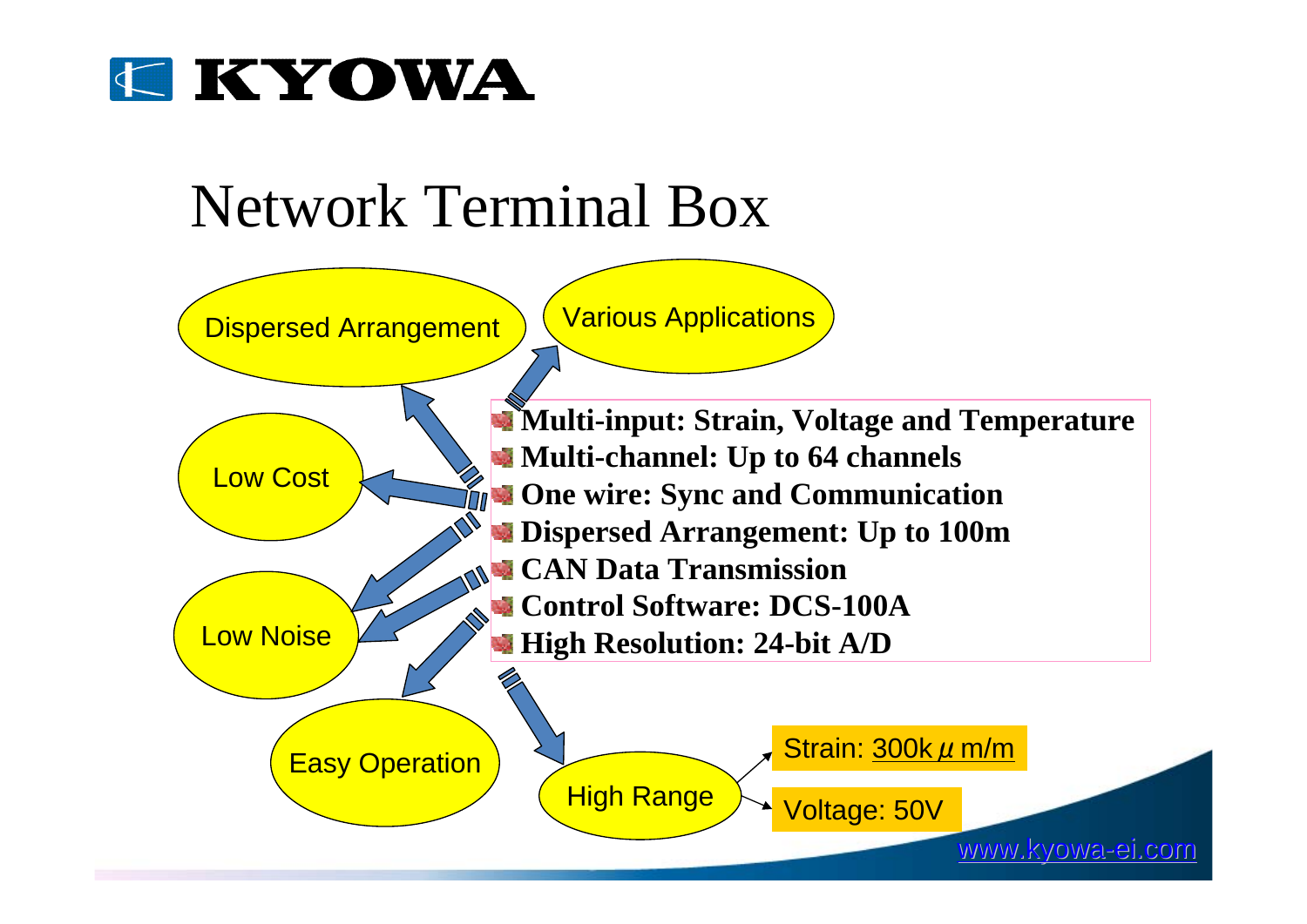



www.kyowa-ei.com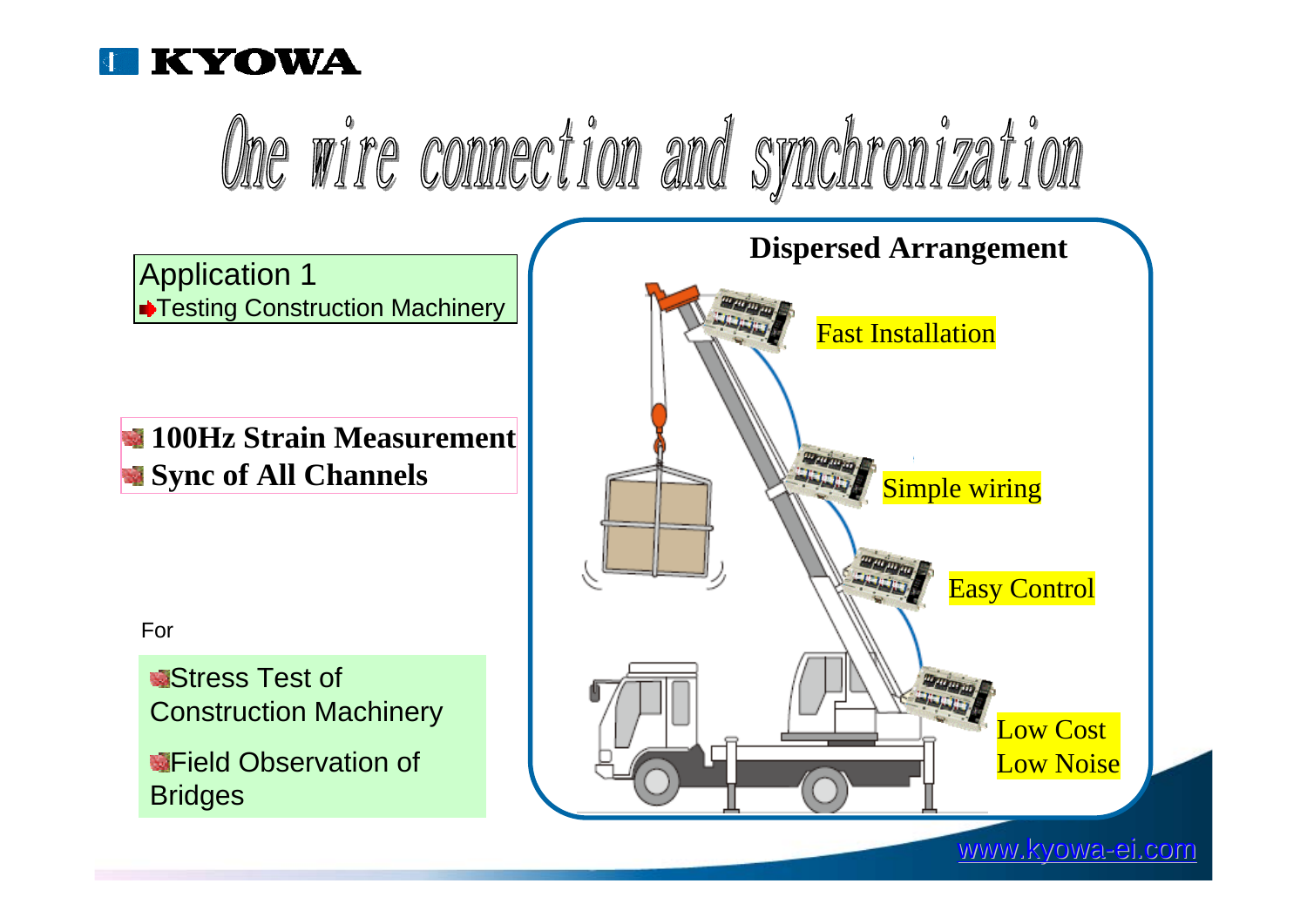





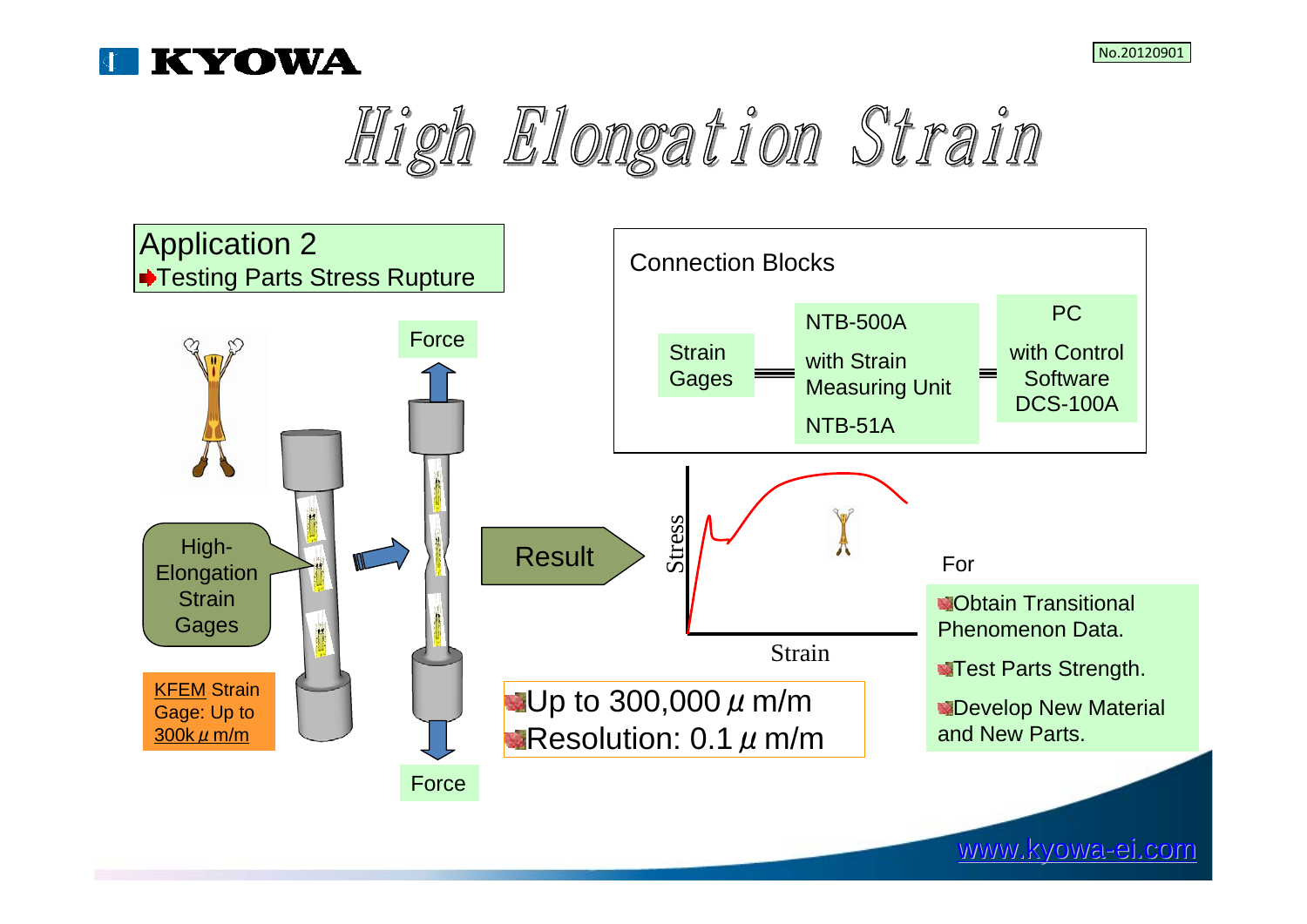



### Case 1: 1 Unit of NTB‐500A